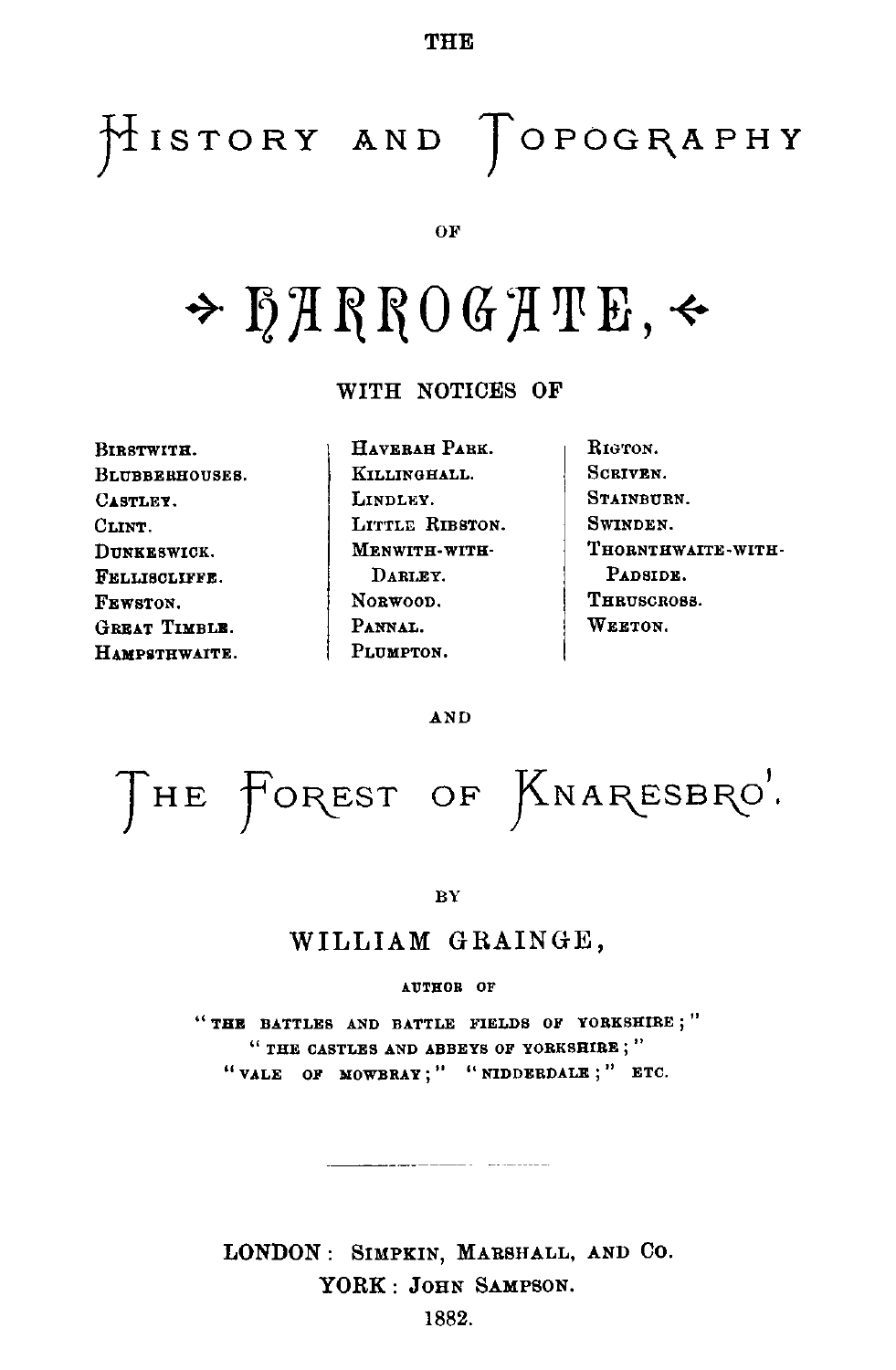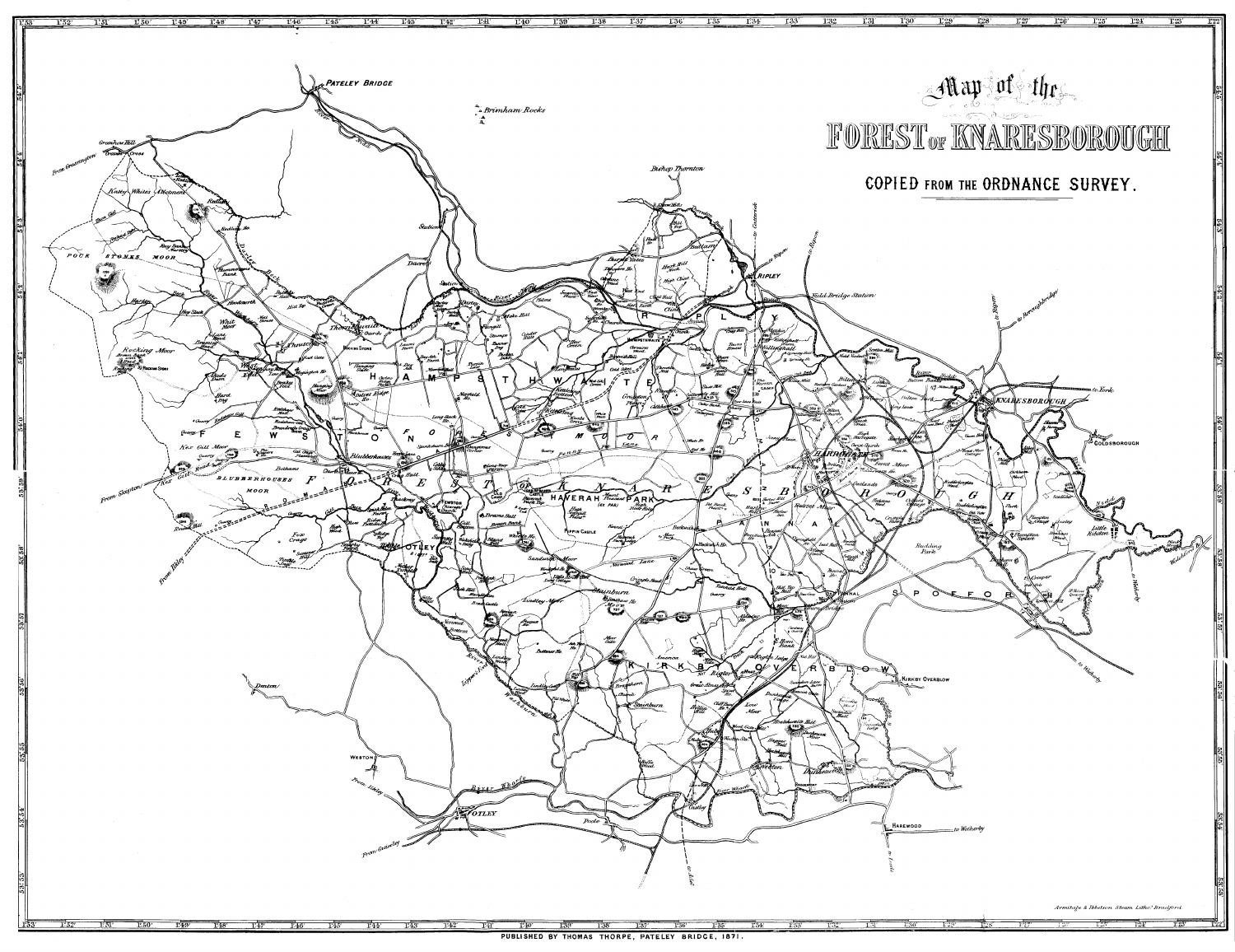### PREFACE.

THE district of which this volume treats was formerly known as the Royal Forest of Knaresborough, and of which no previous history can be said to exist. In this work a detailed account is given of each place, from the earliest known times to the present day, chiefly derived from materials never before published. Pedigrees are given of the principal landowners in the district both ancient and modern; and pains have been taken to collect notices of eminent individuals and families connected with the district, some of which have been little known to the public. Besides what may be termed the political, civil, and ecclesiastical history of the district, sketches of the physical history and geology are given, principally derived from the author's personal observations, made during the last ten years.

To those who have ever undertaken the task of writing a local history, no apology is needed to explain the delay which has taken place in the production of this volume, as they well know the great variety of sources whence the materials must be drawn, and the difficulty of bringing together such a number of minute facts as are necessary to the making of local history.

By the residents within the Forest of Knaresborough, and also by those, in other places, connected with it by birth or association, I presume this book will be kindly received as the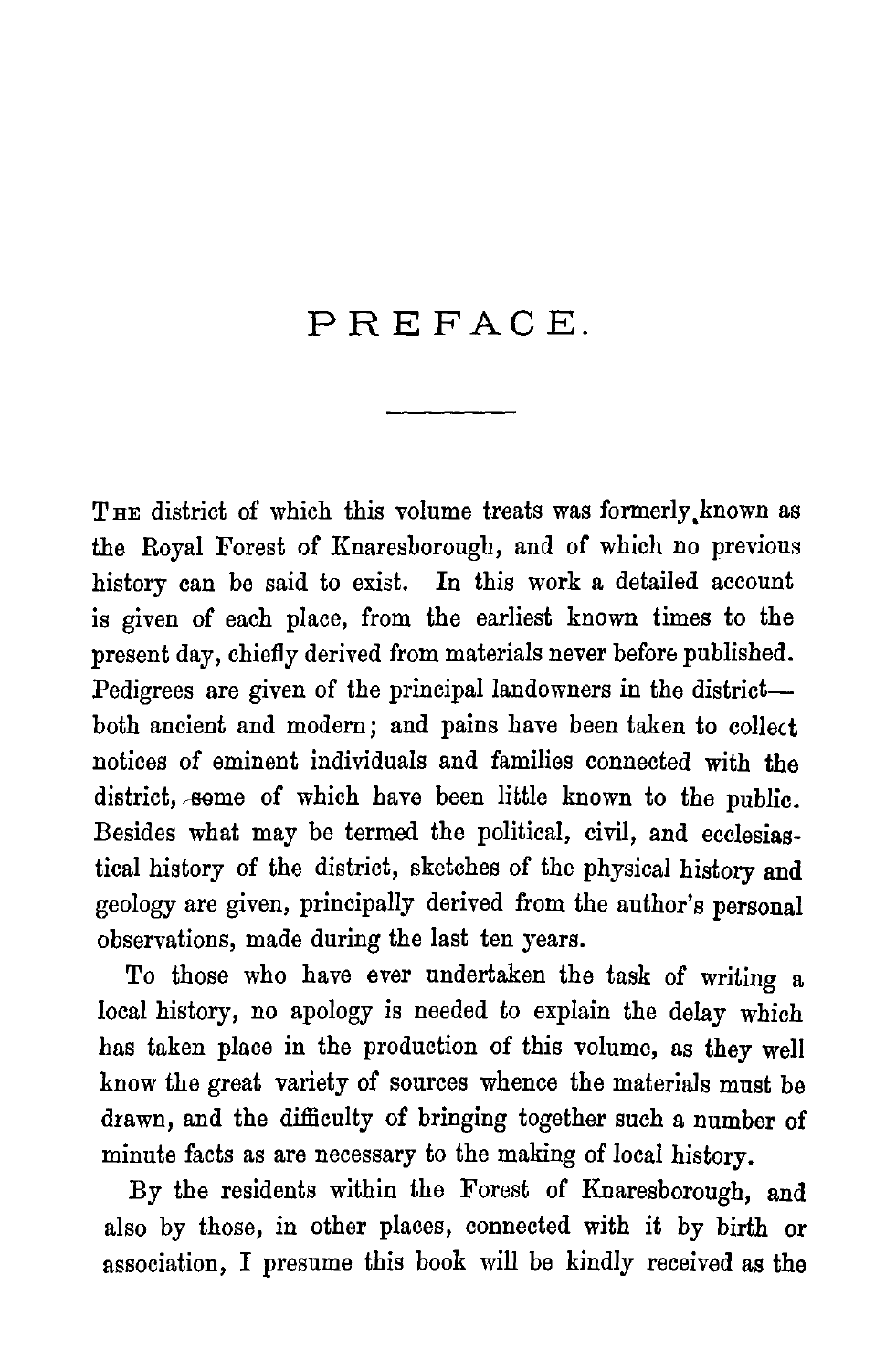first attempt to give a regular and authentic history of the district. Along with its companion volume "Nidderdale" it forms a history and topography of more than three-fourths of the valley of the Nidd.

To the clergy and landowners my grateful acknowledgments are due, for the opportunities afforded me for the examination of their registers and other records, and for the information supplied from their private documents, not otherwise accessible. More particularly to the Messrs. Powell, of Knaresborough, for permission to inspect the Rolls of the Honour Court, deposited under their charge. To the kindness of my esteemed friend, R. H. Skaife, Esq., of the Mount, York, I am indebted for many and great favours—some of which are acknowledged, but many are not—so I here tender my sincere thanks for assistance which I can never, expect to return.

A preface (always the last written portion of a book) perhaps cannot be better employed than by adding to the information which the book contains to which it is affixed, therefore I shall introduce here the census of the district taken in 1871, and a short account of the new baths at Harrogate, built in the same year, both of which events occurred too late to be introduced in their proper places.

| POPULATION IN 1871. |  |  |
|---------------------|--|--|
|---------------------|--|--|

|                                                |     |       | Mls. Fms. Total |                                   |     | Mls. Fms. Total |     |
|------------------------------------------------|-----|-------|-----------------|-----------------------------------|-----|-----------------|-----|
| Bilton-with-Harrogate 8079                     |     | '3686 | 6765            | $Clint$                           | 212 | 184             | 396 |
|                                                |     |       | 973 1893        | Hampsthwaite                      | 207 | 241             | 448 |
| $Plumpton$                                     | 88  | 85    | 178             | Felliscliffe                      | 164 | 157             | 321 |
| Little Ribston                                 | 93  | 95    | 188             | $Birstwith \ldots \ldots \ldots$  | 266 | 304             | 570 |
| $Dunkeswick$                                   | 80  | 83    | 168             | Menwith-with-Darley               | 307 | 268             | 575 |
| $Weedon \ldots \ldots$                         | 148 | 165   | 813             | Thornthwaite-with-                |     |                 |     |
| $\text{Castley} \dots \dots \dots \dots \dots$ | 37  | 36    | 73              | Padside $\dots \dots$             | 135 | 137             | 272 |
| Rigton                                         | 217 | 213   | 430             | $Fewston$ ,,,,,,,,,,,,,,,         | 231 | 168             | 399 |
| $Stainburn$                                    | 102 | 95    | 197             | $Normood$                         | 304 | 192             | 496 |
|                                                |     | 115   | 442             | Great Timble                      | 109 | 78              | 187 |
| Haverah Park                                   | 49  | 53    | 84              | Blubberhouses                     | 40  | 29              | 62  |
| Killinghall $\ldots \ldots \ldots$ 824         |     | 330   | 654             | $Thruscross \ldots \ldots \ldots$ | 155 | 147             | 302 |
|                                                |     |       |                 |                                   |     |                 |     |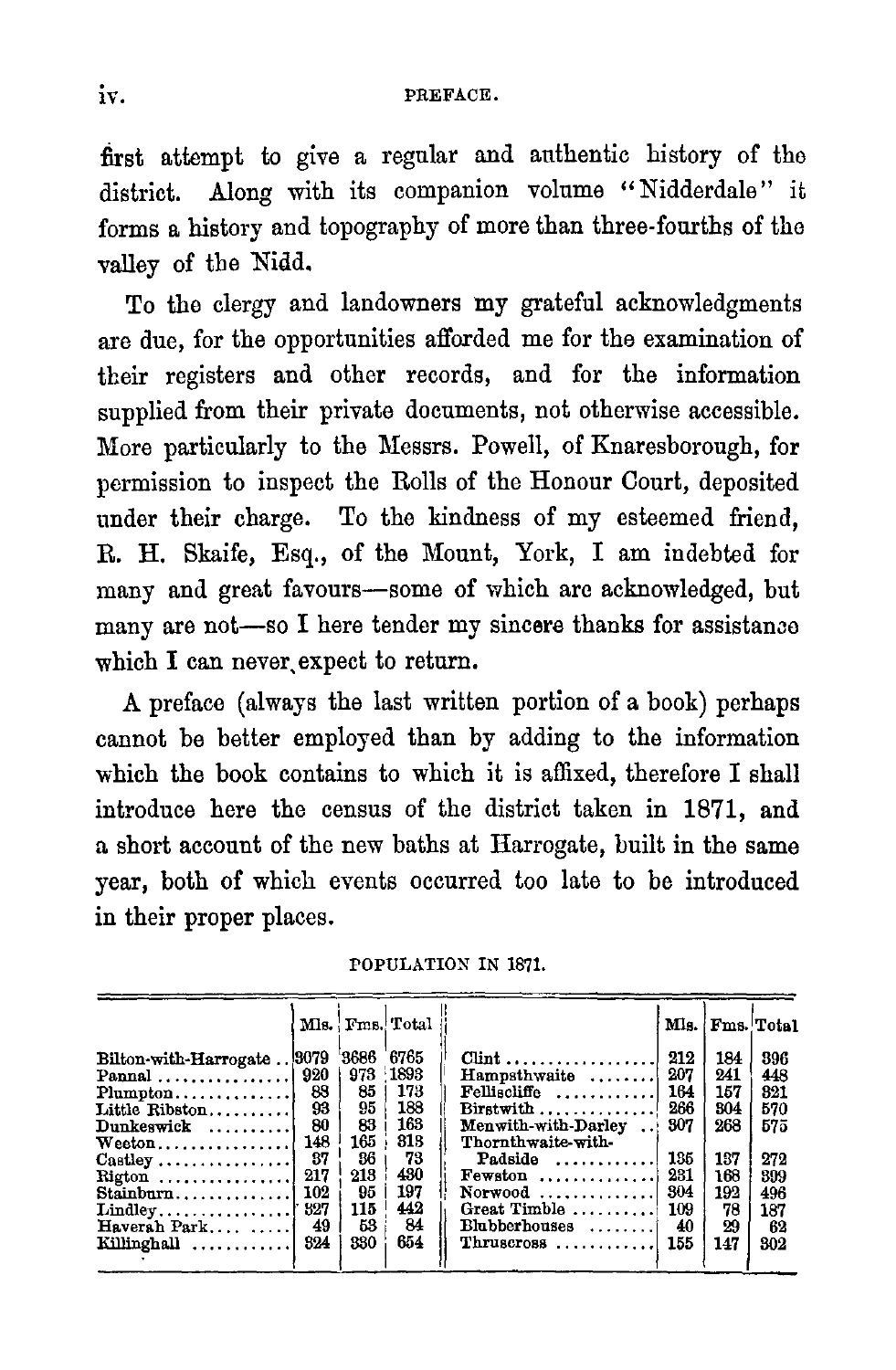| ,, | $\overline{\mathbf{y}}$ | $St. John's. Bilton      665$                                                     |  |
|----|-------------------------|-----------------------------------------------------------------------------------|--|
| ,, |                         |                                                                                   |  |
| 99 | $\cdot$                 | St. Mary's, <b>how</b> Harrogate $\dots \dots \dots \dots \dots \dots \dots 1267$ |  |
| ,, | $\rightarrow$           |                                                                                   |  |

POPULATION OF THE HARROGATE IMPROVEMENT DISTRICT.

The New Victoria Baths adjoin the old baths of the same name, and extend eastward from Promenade Terrace to Cheltenham Square. The foundation stone was laid Feb. 4th, and the building formally opened to the public Aug. 24th, 1871. The water intended for the use of these baths is the surplus water of the Bog Wells, conveyed from them by means of glass tubes, and stored in five large underground reservoirs at the upper end of the building, so that the water can gravitate to the heating apparatus and the baths. The capacity of these reservoirs is upwards of 200,000 gallons. The building partakes largely of the Italian style, and is at once substantial, massive, and elegant. It consists of a centre and two wings; the former being two stories in height, the latter only one; while at each end is a swimming bath, which rises higher and projects further in front than the other parts of the wings, and adds much to the pictorial appearance of the building. Along tho front, with the exception of the portions occupied by the swimming baths, extends a verandah of ornamental ironwork. That part of it in front of the centre and grand entrance projects across the carriage road, so that parties can drive up and enter the rooms under its shelter. On the upper part of this front is cut the name and date of the building—" Victoria Baths, 1871." Above the cornice of this front rises a colossal shield, on which is sculptured, in bold relief, the arms of the town, surmounted by a crown, The windows have circular heads and columns at the sides. The swimming bath at the west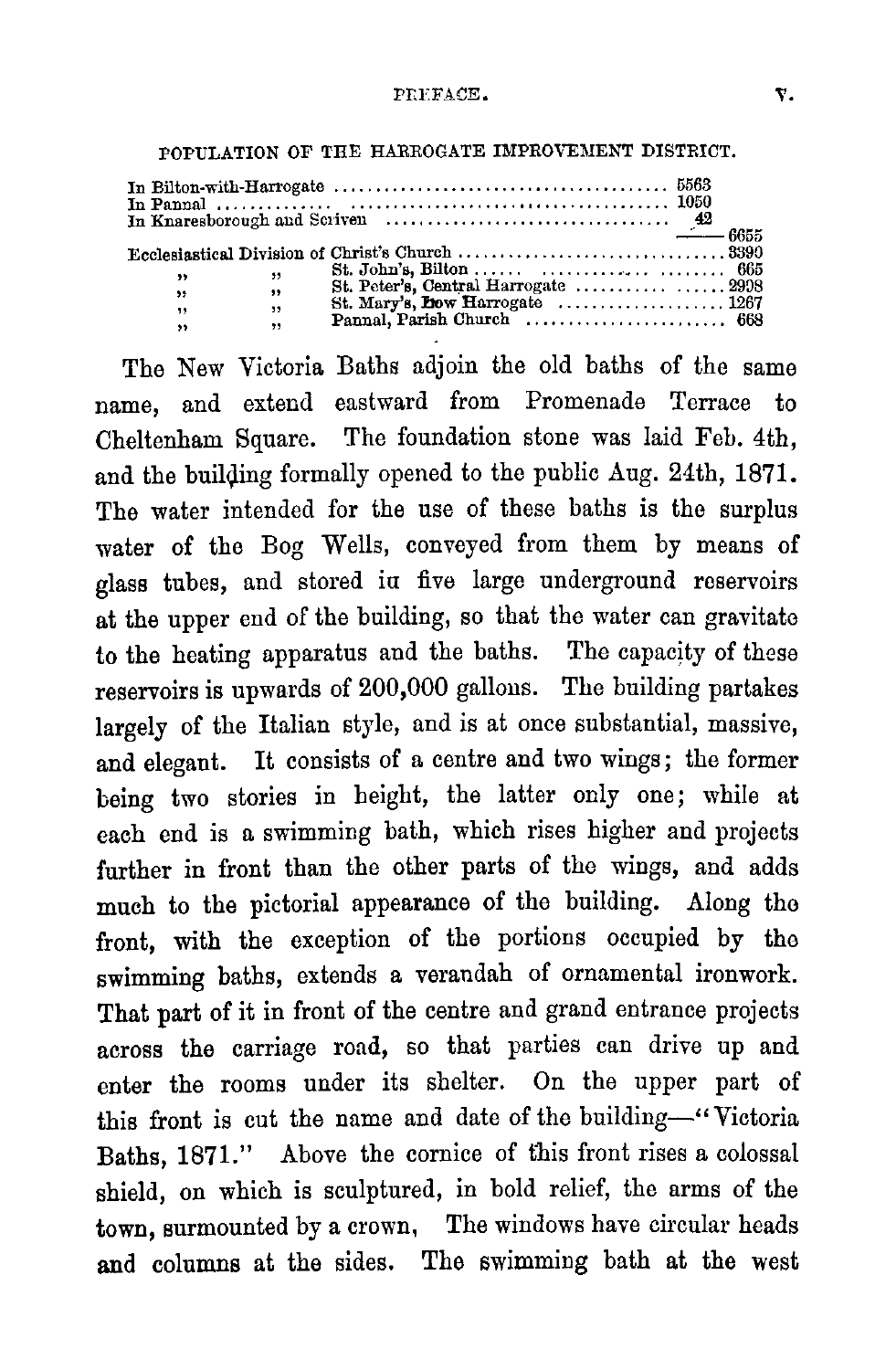end is twenty feet in height; lighted at each end by a window of three lights, and on the front by two similar windows, each of three lights. The east end swimming bath, owing to the slope of the ground, is thirty-three feet in height; lighted at each end by a window of three lights, and in the front by one of four lights. On the top of a massive cornice, around the roofs of the three elevated portions, runs a stone balustrade, relieved at each corner by a square pedestal bearing a carved urn ; a pierced battlement runs along the front of the lower portions of the wings. The roof and ridge are adorned with ornamental ironwork. The grand entrance leads directly to the manager's office, the front of which is circular, and built in such a manner as to command a full view of each corridor. On each side are waiting rooms; one for ladies the other for gentlemen. The corridors run east and west, and are each two hundred feet in length by eight feet in width, and lighted from above by windows of stained glass. On each side are arranged the bath rooms, eighteen in number, each measuring ten feet by eleven, and sixteen in height. On one side of the corridor one dressing room is attached to each bath room, and on the other, two ; in each of which is a water closet and lavatory. In each wing provision is made for four shower and as many vapour baths. The floors of the bath-rooms, dressing-rooms, and corridors are boarded, and covered with linoleum. The sides of the walls, to a certain height, are lined with Minton's tiles. Some of the baths are also lined with tiles, and entered by white marble steps; others are made of porcelain. The swimming bath at the east end is 47 feet in length by 17 feet in width, and the height from the floor line to the ceiling is 28 feet. The bath is so arranged that the water at each end will be three feet six inches deep, and the centre five feet deep. The bottom is lined with white tiles, and also the sides up to the height